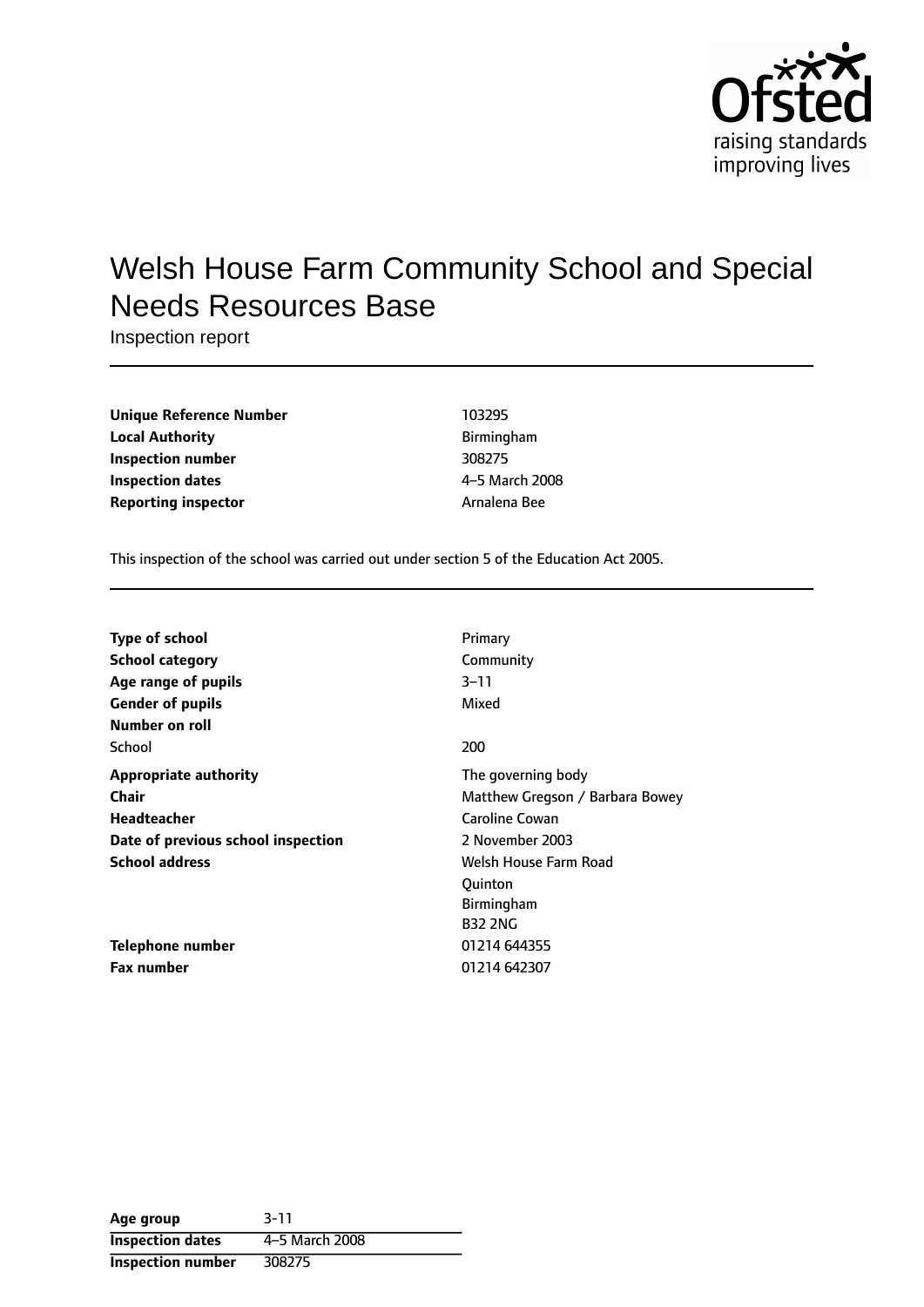© Crown copyright 2008

.

#### Website: www.ofsted.gov.uk

This document may be reproduced in whole or in part for non-commercial educational purposes, provided that the information quoted is reproduced without adaptation and the source and date of publication are stated.

Further copies of this report are obtainable from the school. Under the Education Act 2005, the school must provide a copy of this report free of charge to certain categories of people. A charge not exceeding the full cost of reproduction may be made for any other copies supplied.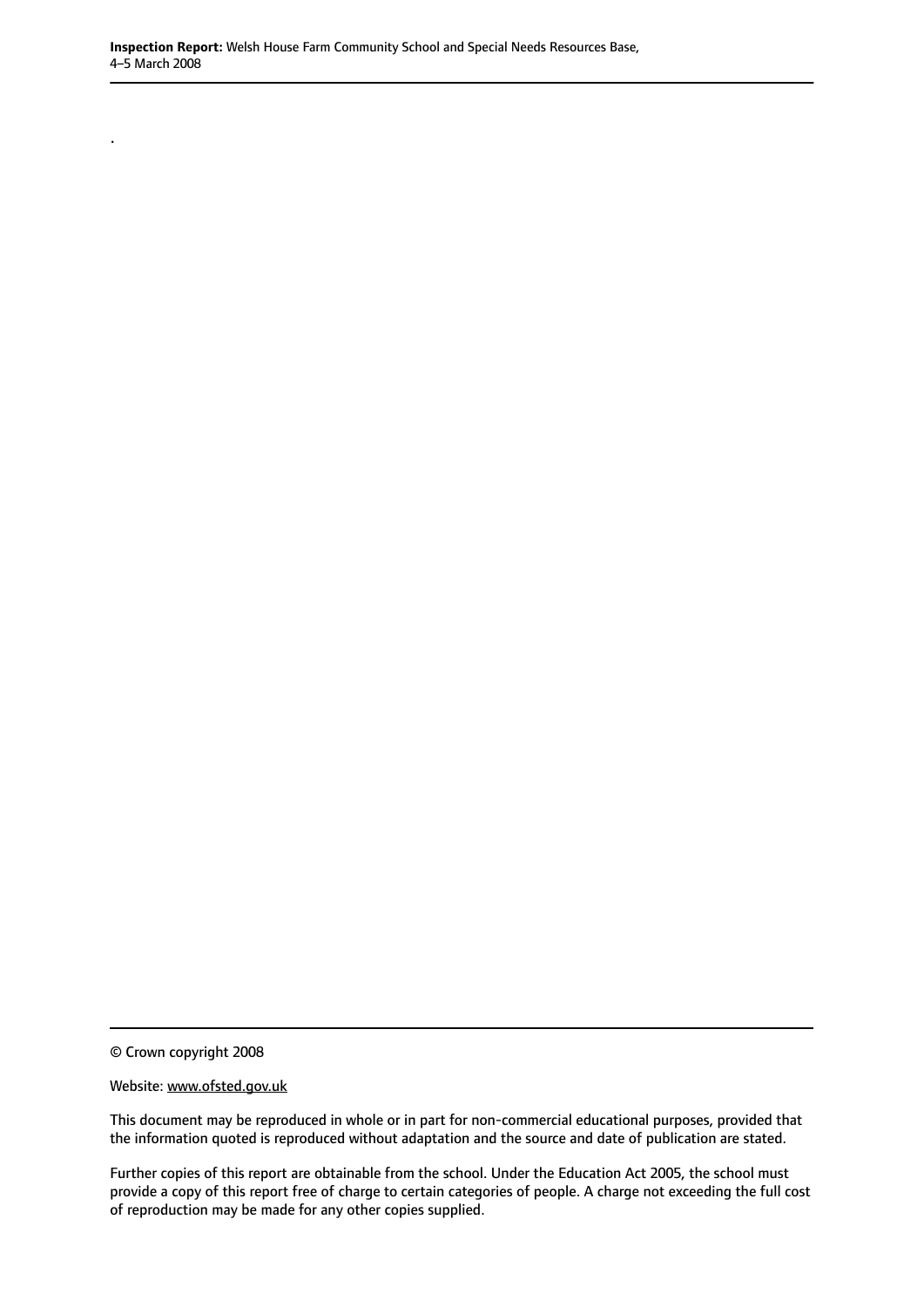## **Introduction**

The inspection was carried out by two Additional Inspectors.

## **Description of the school**

Welsh House Farm is smaller than most primary schools. The proportion of pupils with learning difficulties and/or disabilities is above average. The school houses resourced provision for 20 pupils who have speech, language and communication needs including autism. All of these pupils have statements of special educational need. Just over half of the pupils come from White British backgrounds, and the proportion from minority ethnic backgrounds is much higher than in other schools. The proportion of pupils who speak English as an additional language is above average. When children start school, their levels of attainment are well below those expected for their ages particularly in language and communication skills. The number of pupils who leave and join the school at other than the normal times is well above average. The school serves an area that has high levels of socio-economic disadvantage.

### **Key for inspection grades**

| Grade 1 | Outstanding  |
|---------|--------------|
| Grade 2 | Good         |
| Grade 3 | Satisfactory |
| Grade 4 | Inadequate   |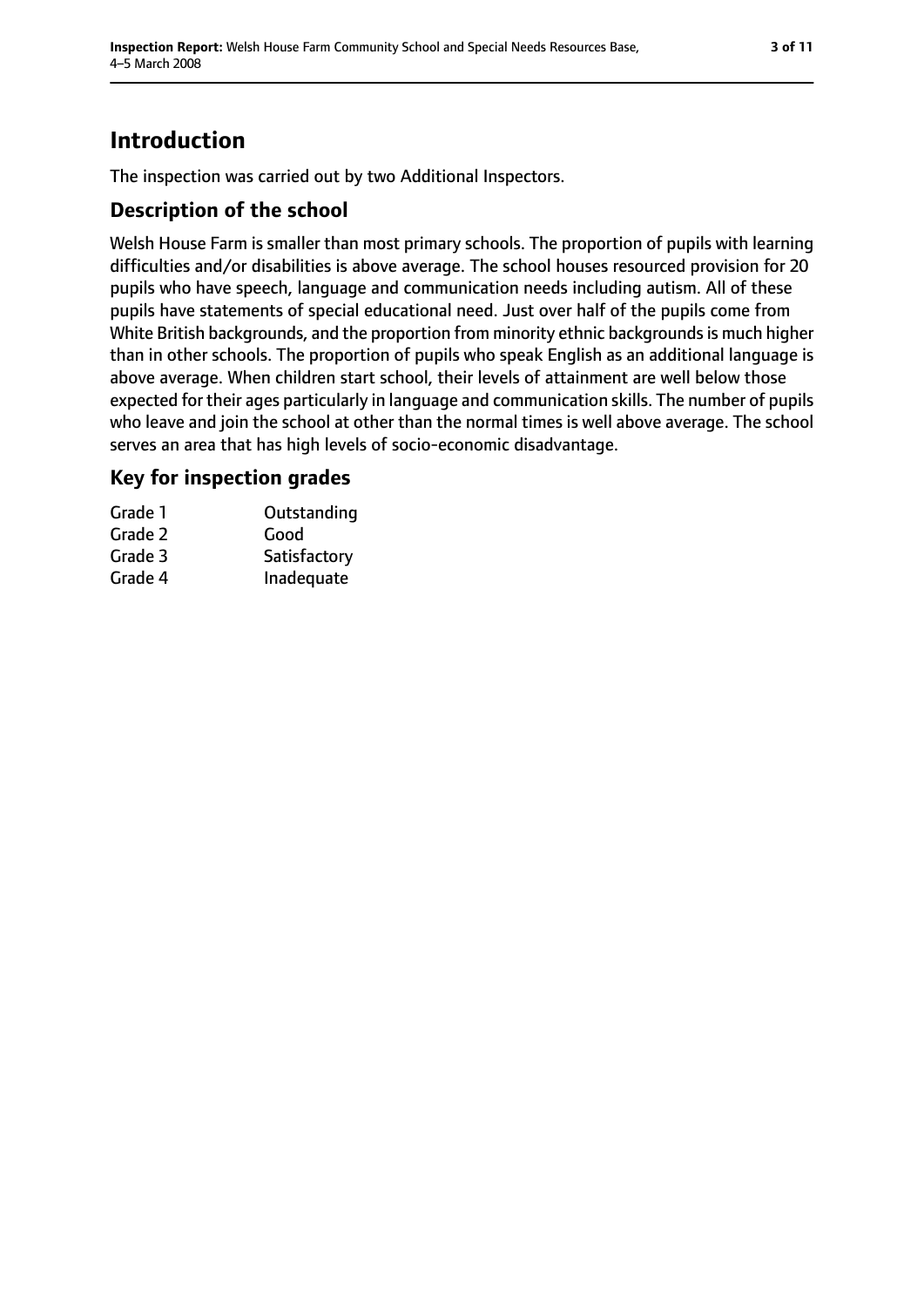## **Overall effectiveness of the school**

#### **Grade: 3**

Welsh House Farm is a welcoming school that provides its pupils with a satisfactory education. Parents are overwhelmingly supportive of all that the school does. They feel that they are listened to if they have a problem and that they are well informed about their children's education. As one parent wrote, 'When you walk through the door you are always given a friendly welcome and made to feel part of the school community.'

The school is particularly successful in developing pupils' personal and social skills so that they get on well with each other and respect the adults who help them. Most pupils enjoy coming to school and almost all develop positive attitudes to learning. As a result, attendance has improved over the last three years to a satisfactory level. Pupils' personal development and well-being are good. Most pupils behave well and appreciate the support they receive. They take part in many physical activities such as hockey, skipping and other outdoor activities. Their understanding of the need for a healthy diet and exercise is excellent. Pupils are extremely proud of their recent Healthy Schools award. They contribute fully to the life of the school community through the school council and relate well to each other as prefects or, in the best lessons, as peer tutors, as well as raising funds for charities. Pupils are cared for well and given good pastoral support. Pupils with specific needs are well supported by external agencies. Parents are very happy with the care that their children receive. The satisfactory curriculum focuses well on pupils' personal, social and health education. By the time pupils leave school at the end of Year 6, they are well prepared personally for their next school, but their academic skills are not as strong.

The children in the Foundation Stage get off to a satisfactory start. Parents are pleased with how well they settle in and enjoy coming to school. Standards are well below average at the end of Years 2 and 6, and have been since the previous inspection. Contributory factors to the standards pupils reach are the above average percentage of pupils who use English as an additional language, the high proportion of pupils who are continually joining and leaving the school and the well above average proportion of pupils with learning difficulties and/or disabilities. Pupils' achievement is satisfactory overall but good in mathematics. Pupils' progress is determined by the quality of teaching which is generally satisfactory, but ranges from inadequate to outstanding. The teaching is good in the two Resource Base classes and in Years 5 and 6. In the rest of the school, some lessons do not promote good learning because activities are not matched precisely enough to the needs of all pupils. Lessons are usually well organised, but this is not always the case. Relationships between pupils and staff are good, but in a few lessons teachers do not manage pupils' behaviour well enough and this affects pupils' learning.

Pupils receive satisfactory academic quidance. However, targets for improvement are not precise enough to help pupils move successfully to the next stage of learning. In some classes, pupils' work is marked well, giving them a clear indication of what they need to do to improve. In others, the marking does not provide pointers for improvement or help pupils understand how they can reach their targets.

Leadership and management are satisfactory. The headteacher and her staff have worked hard to ensure that pupils' development of good personal and social skills is maintained. Improvement since the previous inspection has been adequate and the school has satisfactory capacity to improve further. Nevertheless, monitoring of teaching and the work of the curriculum coordinators has not focused sharply enough on learning within lessons and achievement over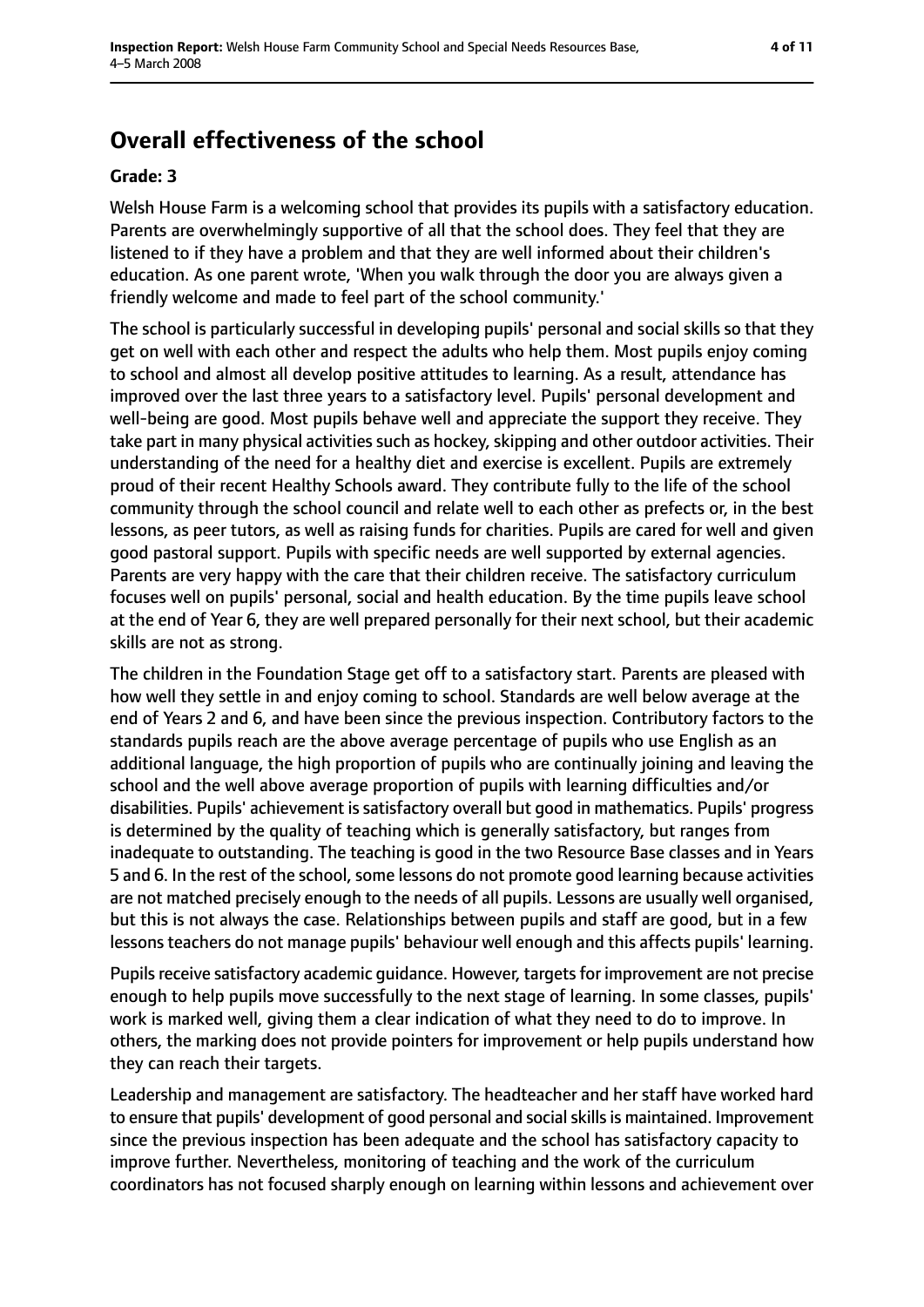time. As a result, pupils' achievement is no better than satisfactory in most areas and standards continue to be too low.

### **Effectiveness of the Foundation Stage**

#### **Grade: 3**

Children in the Foundation Stage are well behaved and are keen and eager to take part in the activities they are offered. The children in the Nursery and Reception classes come into school very happily. Their parents say that they are pleased with how quickly they settle in and how much they enjoy coming to school. Children do not reach the levels expected for their ages by the time they start in Year 1. Nevertheless, in relation to their starting points, their progress is satisfactory. They make good progress in developing personal and social skills. This is because the need to behave well and get on with each other is promoted well. As a result, Nursery children were seen during the inspection to move sensibly from their classroom to join the Reception children for an assembly. They thoroughly enjoyed a story called 'Good to be me' and listened well. The teaching is satisfactory and sometimes good. Activities are soundly planned and children are offered a good mix of activities, some of which they choose themselves and some are led by an adult. Reception children are beginning to read and write simple words by sounding them out. However, adults do not always make sure that tasks are accurately matched to the needs and abilities of all children. At other times in Reception, children are given too little guidance on how to form letters and numbers properly. All children, both in the Nursery and Reception, are looked after and cared for well whilst they are in school.

## **What the school should do to improve further**

- Improve the quality of teaching, ensuring that work is matched more closely to pupils' needs and provides them with sufficient challenge to raise their achievement and standards.
- Ensure that the school's senior leaders and curriculum coordinators monitor and analyse the quality of teaching and pupils' work more rigorously in order to identify areasfor development which will help to improve achievement and standards.
- Set more precise targets for pupils and ensure that they are given clear indications of what they have to do to improve when marking their work.

A small proportion of the schools whose overall effectiveness is judged as satisfactory but which have areas of underperformance will receive a monitoring visit by an Ofsted inspector before their next section 5 inspection.

## **Achievement and standards**

#### **Grade: 3**

In Year 6, standards are well below average in English and science and below average in mathematics. Despite this, pupils' achievement in relation to their starting points is satisfactory overall and good in mathematics. In Year 2, standards are well below average. Pupils' achievement is satisfactory. The progress of pupils of all abilities varies as they move through the school because of differences in the quality of teaching. Pupils achieve well in the Resource Base classes and in Years 5 and 6 because they are taught well. When pupils from the Resource Base are integrated into mainstream classes, they are well supported and achieve as well as their peers. Pupils who have difficulties acquiring basic literacy and numeracy skills make satisfactory progress. Appropriate support is given to pupils who speak English as an additional language and this enables them to make similar progress to the other pupils in their classes.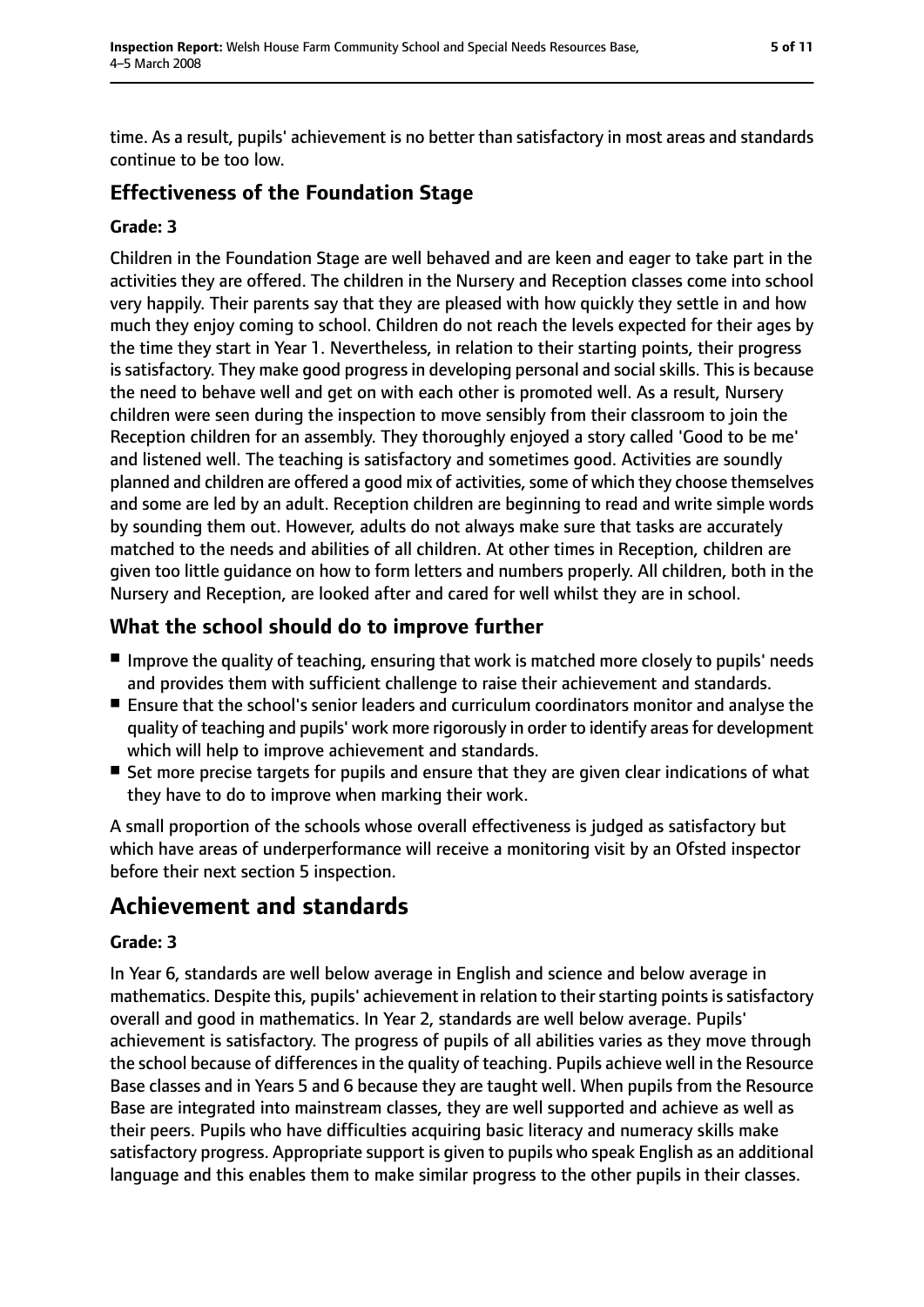## **Personal development and well-being**

#### **Grade: 2**

Pupils' spiritual development is good and is enhanced by assemblies, religious education, working in the school garden and looking after school pets. Pupils have good relationships throughout the school. Their cultural awareness is developed well through activities such as listening to African music and visits from the chef that the school has adopted. He has not only taught them how to cook but also showed them dishes from different countries and where these countries are situated in the world. Older pupils also enjoyed a visit to the Gurdwhara. They spoke very respectfully of this visit and of how much they learned from it. Pupils know that the school is a safe place and show a satisfactory awareness of safe practices as they identify potential dangers, such as electricity, in school and in their homes. They talk sensibly about road safety.

## **Quality of provision**

## **Teaching and learning**

### **Grade: 3**

In Years 5 and 6 and the Resource Base, the teaching is consistently good and at times it is outstanding. In these classes, the teaching engages pupils well and enables them to make good progress, particularly in mathematics. The teachers manage their classes well and provide plenty of challenge. They also encourage pupils to assess their own work and that of their peers. In one lesson, for example, a pupil marked a friend's work and said, 'It doesn't make sense because you used the wrong connective.' In the rest of the school, the teaching is satisfactory. However, at times it lacks challenge and work is not matched accurately to pupils' needs. This restricts the more able pupils from achieving higher standards and lower attaining pupils, including those with learning difficulties and/or disabilities, to complete their activities because they are too difficult. In some lessons, the management of pupils' behaviour is not rigorous enough and this leads to some disruption to learning, although relationships between teachers and pupils are usually good.

## **Curriculum and other activities**

### **Grade: 3**

The school provides sufficient time for pupils to develop basic skills in literacy, numeracy and information and communication technology (ICT), and the provision for ICT has improved since the previous inspection. The planning of the curricular opportunities in these subjects, however, does not always take sufficient account of the wide range of needs within each class. The Resource Base provision is good and enables pupils with specific difficulties to work through a tailor made curriculum that suits their individual needs. Cross-curricular links are good and reinforce and develop skills and knowledge taught in other subjects. There are some good opportunities for extra-curricular experiences through visits, such as those to an outdoor pursuits centre, and the wide range of clubs on offer. The school garden is beautifully set out and promotes learning in science and personal development as pupils learn how eating healthy fruits and vegetables, that they themselves grow, keeps them fit and healthy.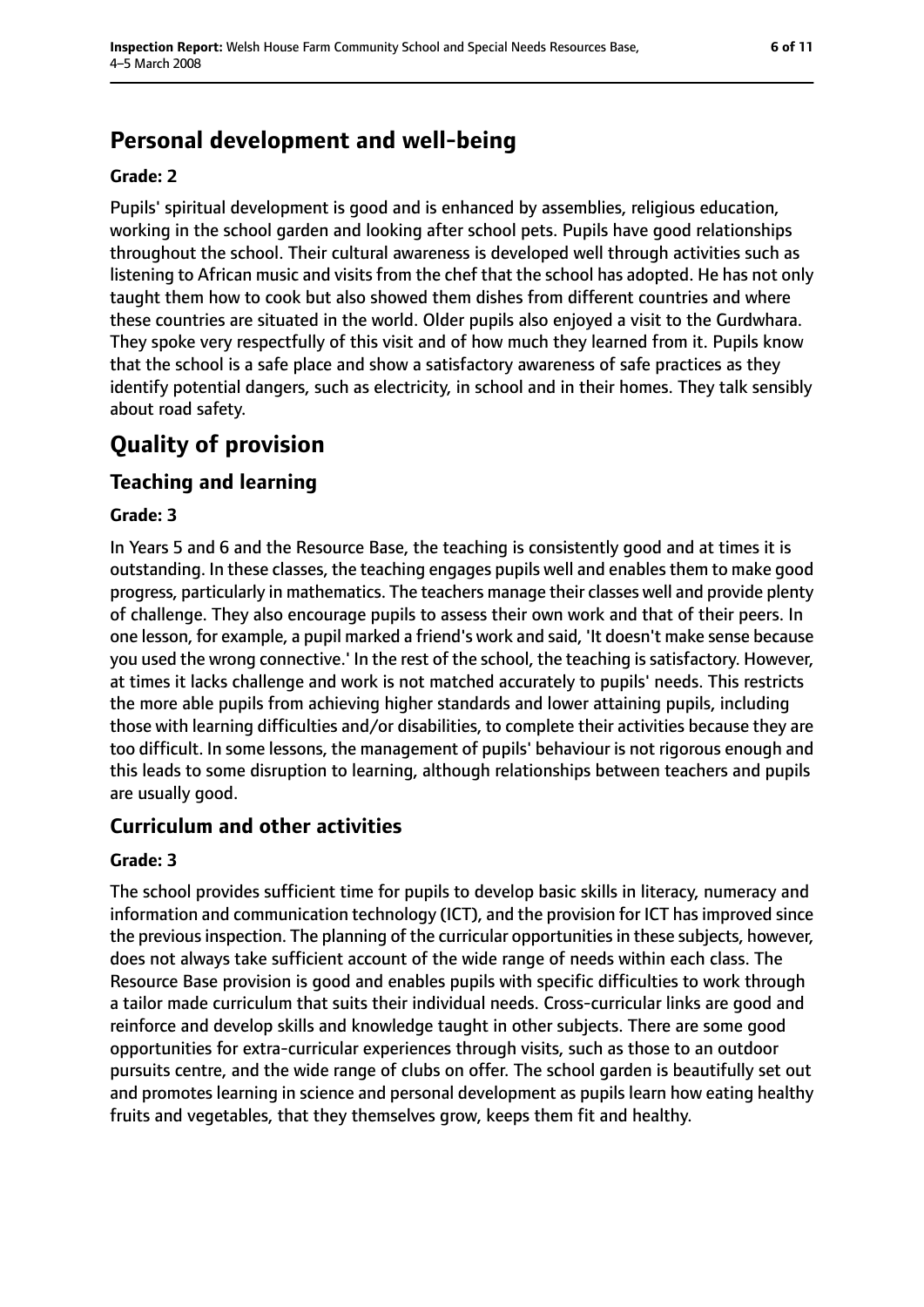## **Care, guidance and support**

#### **Grade: 3**

Pupils are looked after and cared for very well. Thorough attention is given to health and safety arrangements. Good arrangements enable pupils to transfer to their next school easily. Pupils' personal and social needs are consistently promoted well. The school's procedures for setting targets and marking pupils' work are not rigorous enough to have a significant impact on improving standards and pupils' achievement. The targets that are given to pupils are not precise enough to enable them to improve sufficiently and move on. Teachers' marking does not always show pupils what they need to do to improve or to reach targets they are given.

## **Leadership and management**

#### **Grade: 3**

The headteacher, staff and governors are committed to improving the school further. They do a particularly good job in focusing on pupils' personal development. Good partnerships with others outside school have been developed to promote learning in many areas. For example, a gardener comes into school to talk, work and give advice as pupils dig, plant and watch things grow. Priorities for improvement are clearly identified in the school development plan and the school's evaluation of itself is satisfactory. The systems for monitoring and evaluating the work of the school are not rigorous enough and curriculum coordinators are not sufficiently involved in evaluating why standards are as they are in their areas of responsibility. Not enough action has been taken to improve the quality of teaching. Governors are involved in the work of the school and do support and challenge the school. They have a satisfactory idea of the strengths of the school but do not have a sufficiently good understanding of what needs to be improved.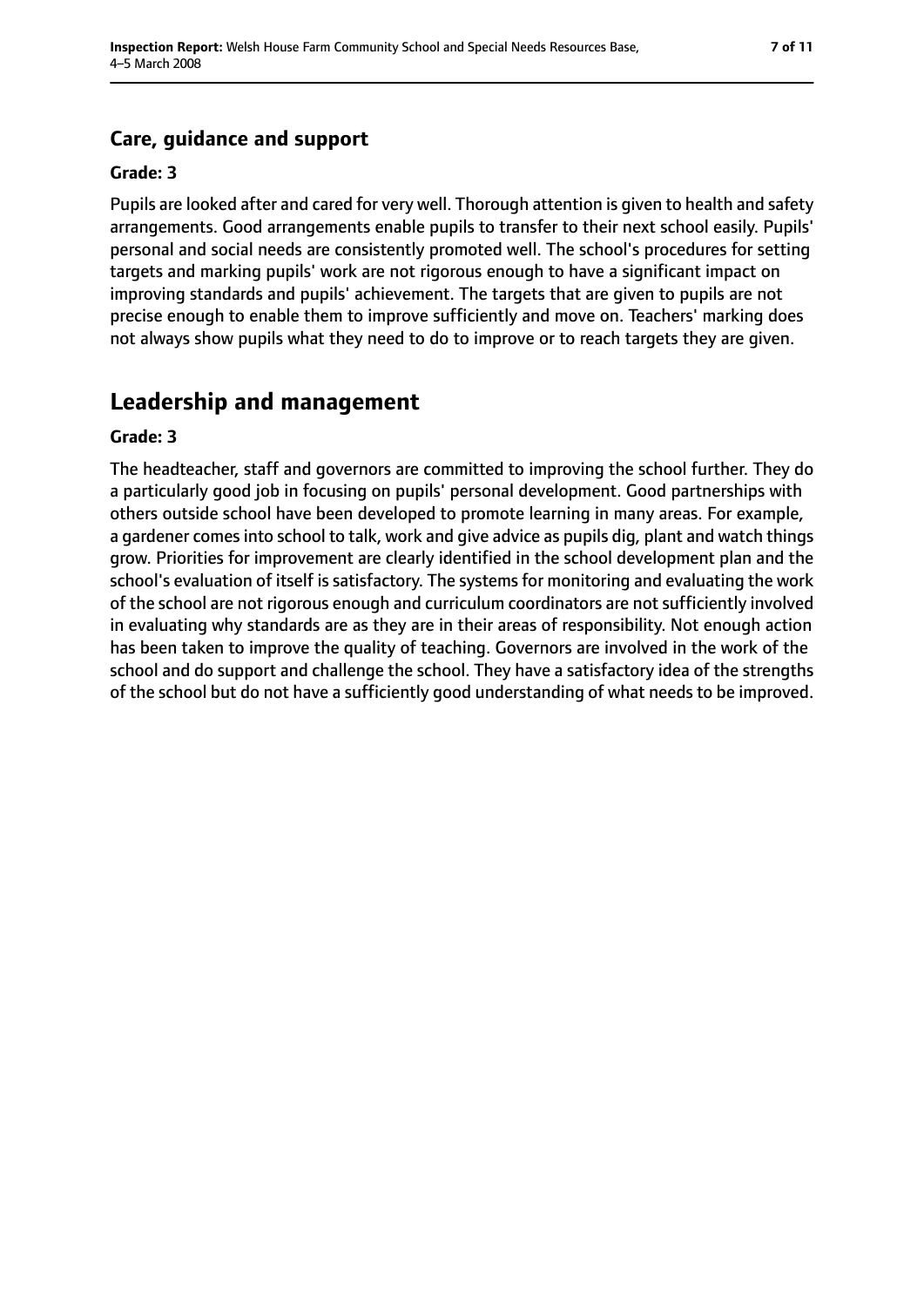**Any complaints about the inspection or the report should be made following the procedures set out in the guidance 'Complaints about school inspection', which is available from Ofsted's website: www.ofsted.gov.uk.**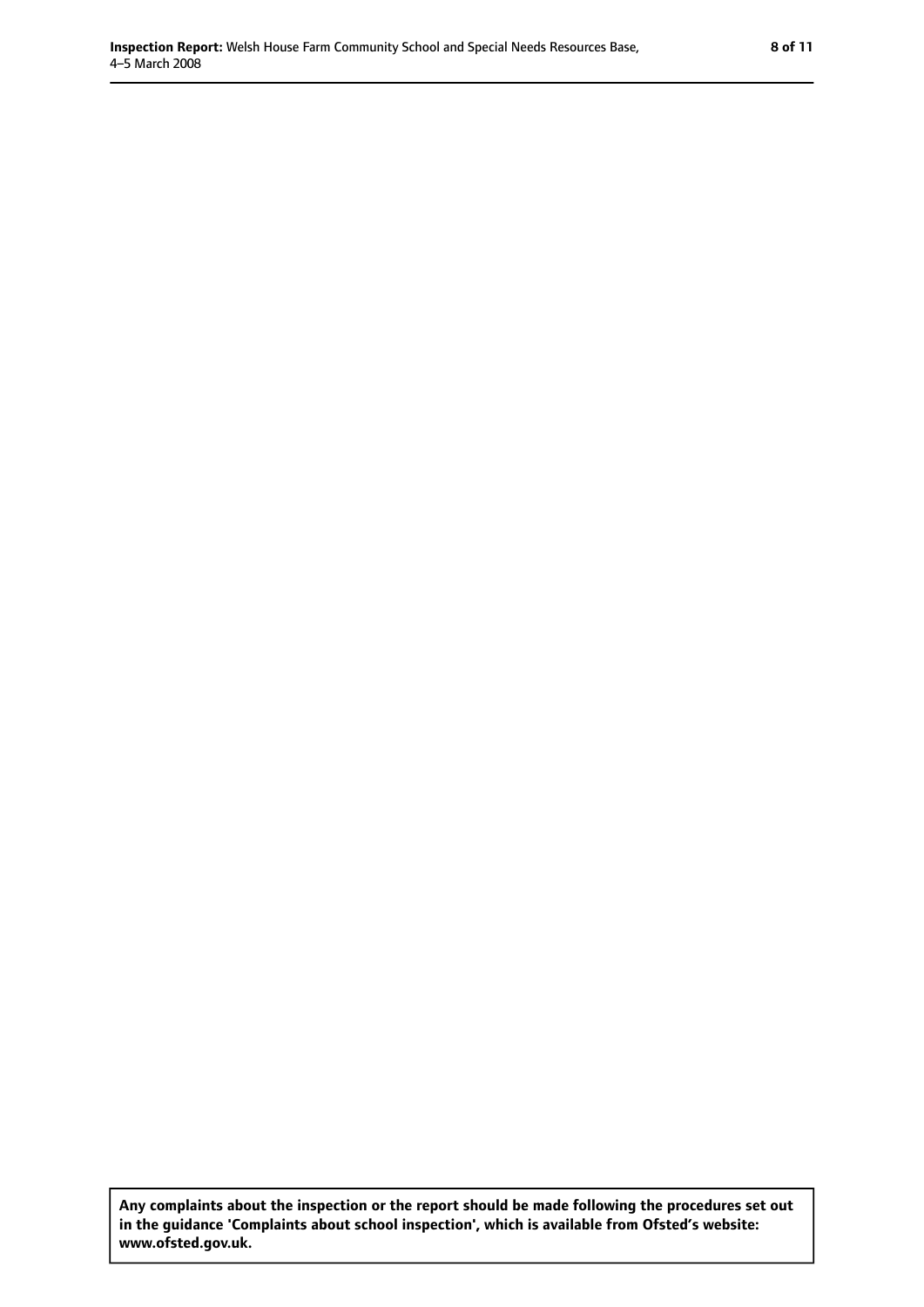## **Inspection judgements**

| $^{\cdot}$ Key to judgements: grade 1 is outstanding, grade 2 good, grade 3 satisfactory, and | School         |
|-----------------------------------------------------------------------------------------------|----------------|
| arade 4 inadequate                                                                            | <b>Overall</b> |

## **Overall effectiveness**

| How effective, efficient and inclusive is the provision of education, integrated<br>care and any extended services in meeting the needs of learners? |     |
|------------------------------------------------------------------------------------------------------------------------------------------------------|-----|
| Effective steps have been taken to promote improvement since the last<br>inspection                                                                  | Yes |
| How well does the school work in partnership with others to promote learners'<br>well-being?                                                         |     |
| The effectiveness of the Foundation Stage                                                                                                            |     |
| The capacity to make any necessary improvements                                                                                                      |     |

#### **Achievement and standards**

| How well do learners achieve?                                                                               |  |
|-------------------------------------------------------------------------------------------------------------|--|
| The standards <sup>1</sup> reached by learners                                                              |  |
| How well learners make progress, taking account of any significant variations between<br>groups of learners |  |
| How well learners with learning difficulties and disabilities make progress                                 |  |

## **Personal development and well-being**

| How good is the overall personal development and well-being of the<br>learners?                                  |  |
|------------------------------------------------------------------------------------------------------------------|--|
| The extent of learners' spiritual, moral, social and cultural development                                        |  |
| The extent to which learners adopt healthy lifestyles                                                            |  |
| The extent to which learners adopt safe practices                                                                |  |
| How well learners enjoy their education                                                                          |  |
| The attendance of learners                                                                                       |  |
| The behaviour of learners                                                                                        |  |
| The extent to which learners make a positive contribution to the community                                       |  |
| How well learners develop workplace and other skills that will contribute to<br>their future economic well-being |  |

## **The quality of provision**

| How effective are teaching and learning in meeting the full range of the<br>learners' needs?          |  |
|-------------------------------------------------------------------------------------------------------|--|
| How well do the curriculum and other activities meet the range of needs<br>and interests of learners? |  |
| How well are learners cared for, guided and supported?                                                |  |

#### **Annex A**

 $^1$  Grade 1 - Exceptionally and consistently high; Grade 2 - Generally above average with none significantly below average; Grade 3 - Broadly average to below average; Grade 4 - Exceptionally low.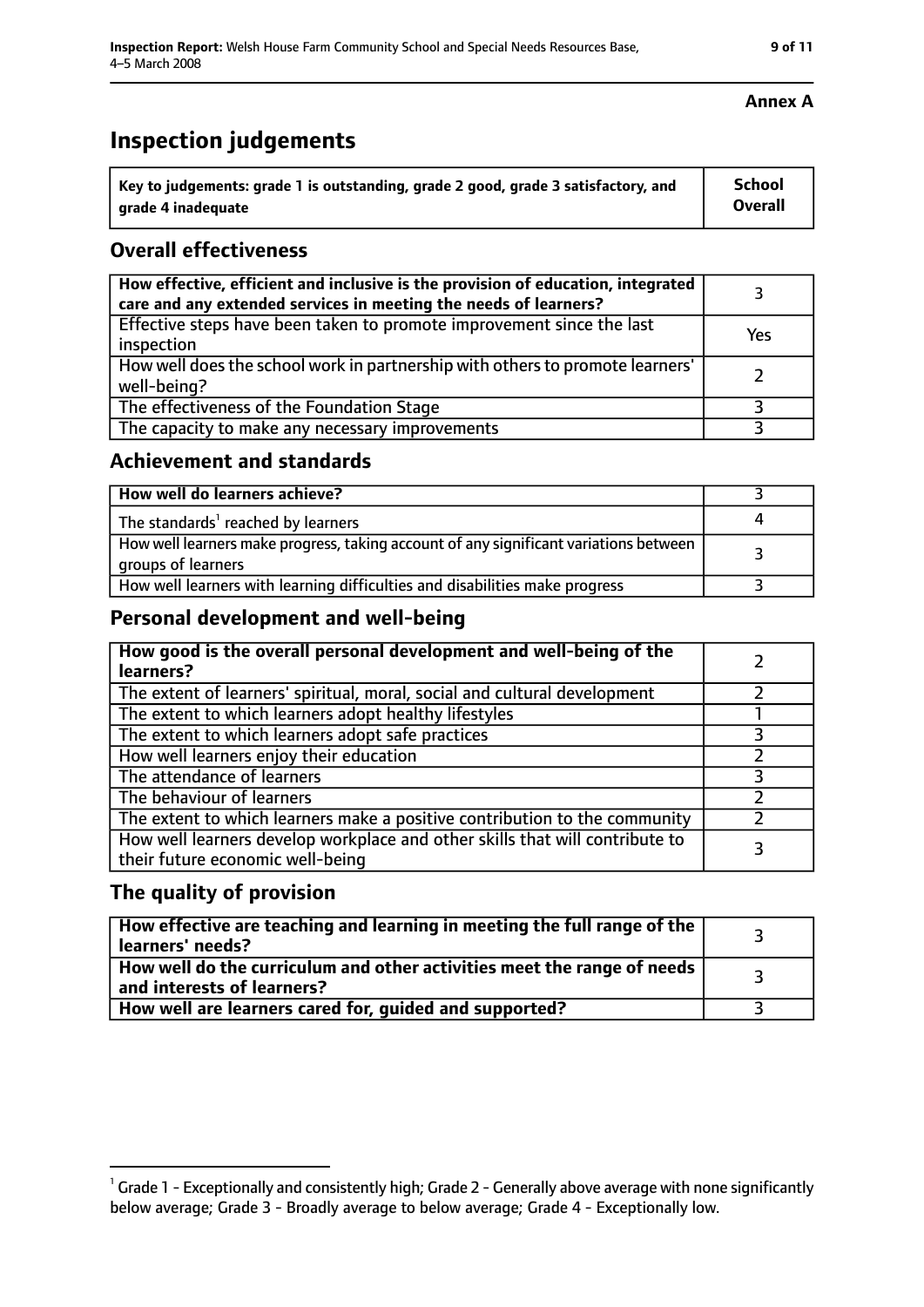#### **Annex A**

## **Leadership and management**

| How effective are leadership and management in raising achievement<br>and supporting all learners?                                              |           |
|-------------------------------------------------------------------------------------------------------------------------------------------------|-----------|
| How effectively leaders and managers at all levels set clear direction leading<br>to improvement and promote high quality of care and education |           |
| How effectively leaders and managers use challenging targets to raise standards                                                                 | 3         |
| The effectiveness of the school's self-evaluation                                                                                               | 3         |
| How well equality of opportunity is promoted and discrimination tackled so<br>that all learners achieve as well as they can                     | 3         |
| How effectively and efficiently resources, including staff, are deployed to<br>achieve value for money                                          | 3         |
| The extent to which governors and other supervisory boards discharge their<br>responsibilities                                                  | 3         |
| Do procedures for safequarding learners meet current government<br>requirements?                                                                | Yes       |
| Does this school require special measures?                                                                                                      | <b>No</b> |
| Does this school require a notice to improve?                                                                                                   | No        |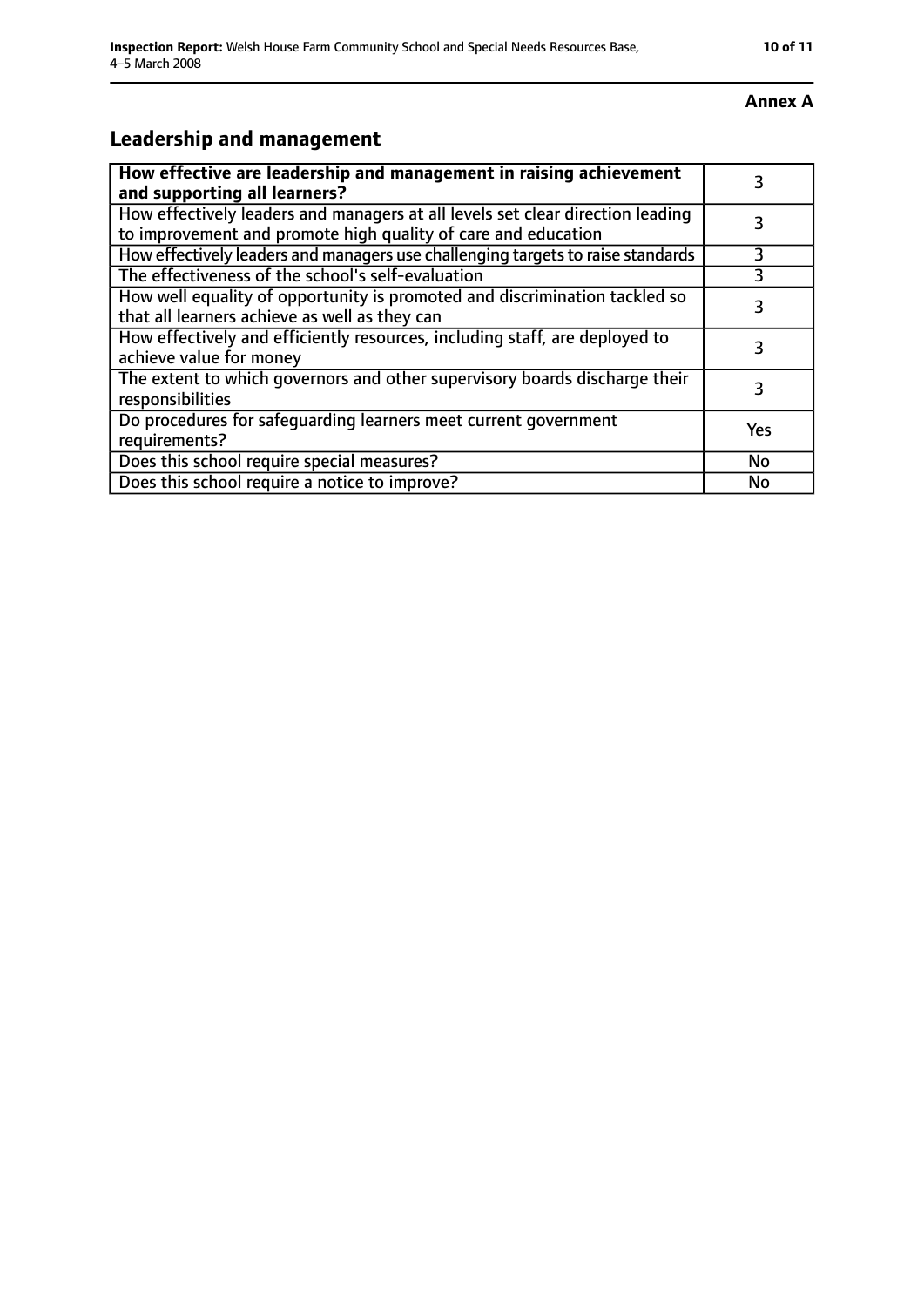#### **Annex B**

## **Text from letter to pupils explaining the findings of the inspection**

6 March 2008

## Dear Pupils

Inspection of Welsh House Farm Community School and Special Needs Resources Base, Birmingham, B32 2NG

I am writing to let you know what we found out about your school when we came to visit you recently. Thank you for making us so welcome. We were pleased to hear how much you have learnt about the importance of eating healthily and taking regular exercise. We know you are very proud of your Healthy Schools award.

These are the main things we found out about your school.

- You are all very well cared for and those who look after you at home agree.
- You have good opportunities to take part in out-of-school activities.
- The way the school is led and managed is satisfactory.
- You get on well with each other and with the adults who help you.
- Teaching is satisfactory and, in some classes, it is good.
- Exciting visitors, such as the chef and the gardener, are invited into school and make learning fun.
- Most of you work hard in lessons and behave well, but one or two of you sometimes let the side down.
- You all work hard raising money for people who are not as fortunate as you are.
- By the time you are in Year 6 you are sensible, polite children who take on jobs, such as being a prefect, very seriously.
- You make satisfactory progress as you move through the school.

We have asked the school to do three things to improve the education you receive.

- Make sure that teaching is always good so that you all make good progress.
- Make sure that your targets are more closely linked to what you need to do to improve and teachers provide you with clear advice on how to reach them.
- Make sure that the leaders for literacy, mathematics and science check how well you are doing in your work.

Keep working hard and having fun.

Best wishes

Nina Bee Lead inspector